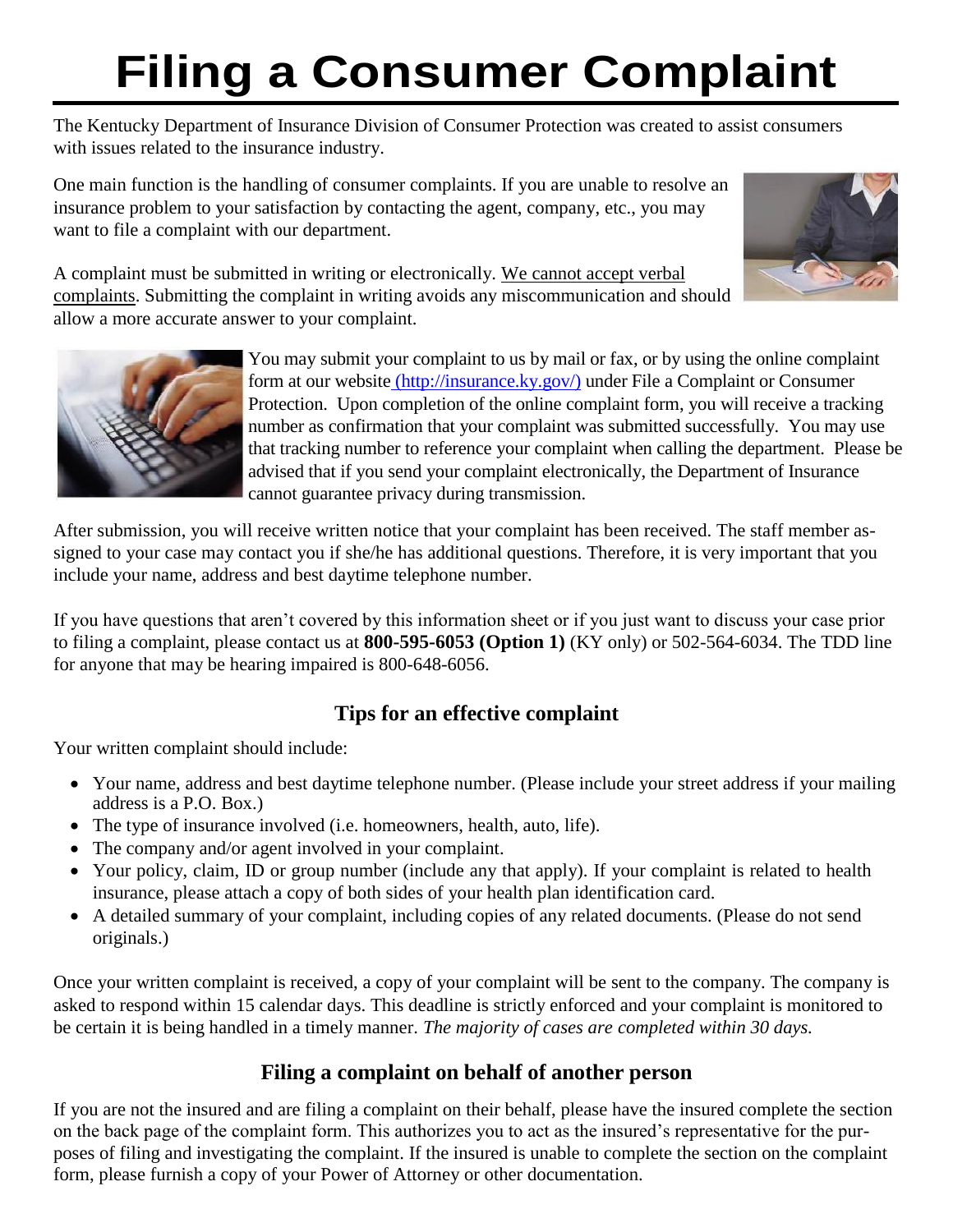#### **Additional information**

Keep in mind that the Department of Insurance does not have authority over cases involving matters outside its jurisdiction. In those circumstances, you will be referred to the appropriate agency.

Be certain to review your policy carefully. Knowing the specifics of your coverage can avoid problems and complaints.

The Kentucky Department of Insurance will take any appropriate action following the investigation of your case.



Kentucky Public Protection Cabinet **Department of Insurance**

**P.O. Box 517, Frankfort, KY 40602-0517 Toll free (KY only) 800-595-6053 or 502-564-3630 Deaf/hard-of-hearing 800-648-6056 http://insurance.ky.gov/**

Printed with state funds on recycled paper



The Kentucky Department of Insurance does not discriminate on the basis of race, color, religion, sex, national origin, sexual orientation or gender identity, ancestry, age, disability or veteran status. The cabinet provides, on request, reasonable accommodations necessary to afford an individual with a disability an equal opportunity to participate in all services, programs and activities. To request materials in an alternate format, contact the Department of Insurance, Communications Office, P.O. Box 517, Frankfort, KY 40602-0517, toll-free (KY only) 800-595-6053 or 502-564-3630. Hearing and speech-impaired persons can contact an agency by using the Kentucky Relay Service, a toll-free telecommunication service. For Voice to TDD call 800-648-6057. For TDD to Voice call 800-648-6056.

**June 2022**

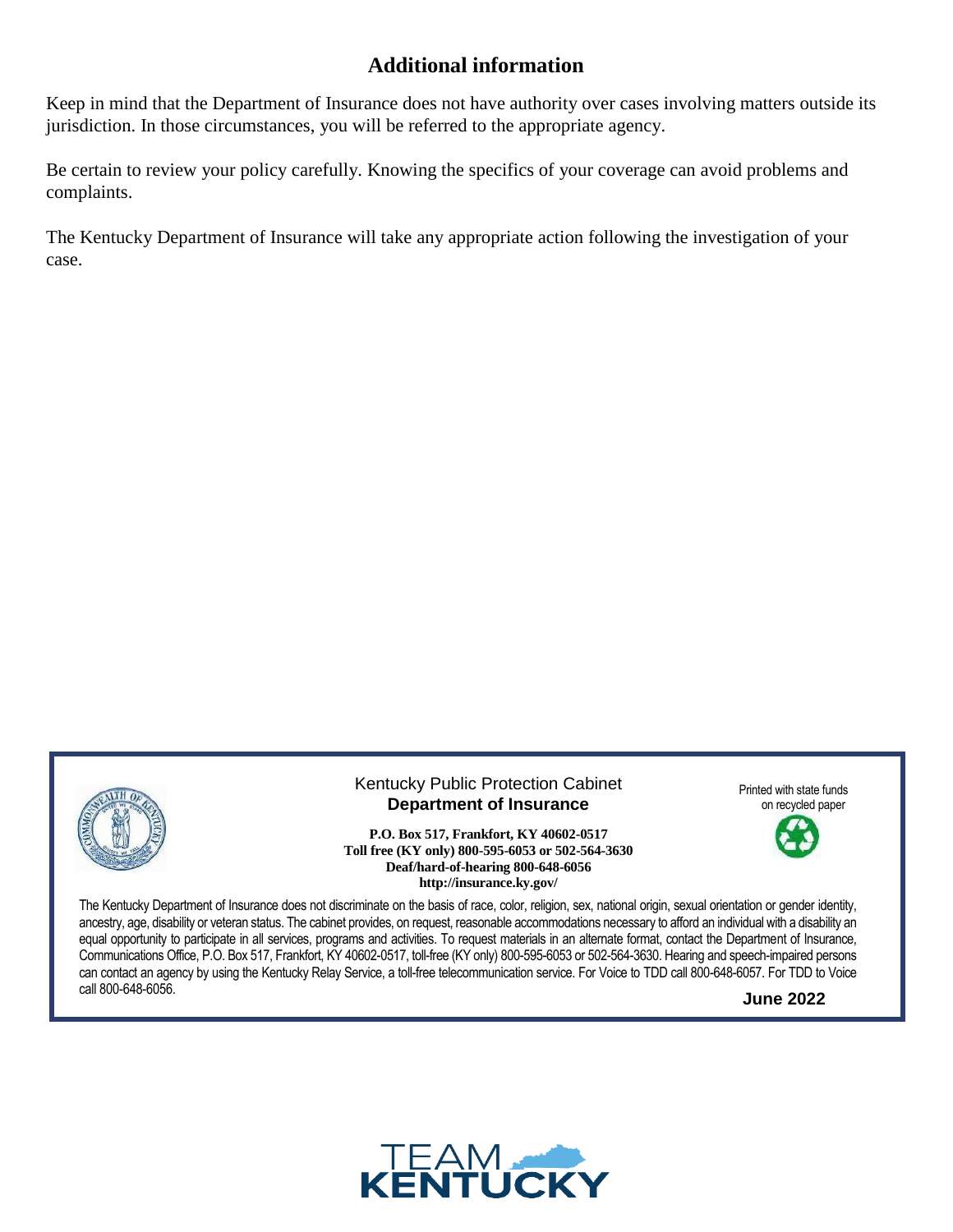

**Kentucky Department of Insurance Division of Consumer Protection P.O. Box 517, Frankfort, KY 40602-0517 Toll-Free (KY only): 800-595-6053 Consumer Protection: 502-564-6034, Fax: 502-564-6090**

# **Consumer Complaint Form**

#### **Are you filing this complaint on behalf of someone else?**

 $\Box$  Yes (Please fill out Sections 1, 2, 3 & 4)  $\Box$  No (Please fill out Sections 1, 2 & 3)

# **Section 1 General Information**

Type of insurance involved (Please check one):

| $\Box$ Auto                                            | $\Box$ Homeowners | $\Box$ Life  | $\Box$ Health   |           | $\Box$ Disability $\Box$ Commercial |
|--------------------------------------------------------|-------------------|--------------|-----------------|-----------|-------------------------------------|
| $\Box$ Workers' Compensation                           |                   |              |                 |           |                                     |
| My Complaint is against (please check all that apply): |                   |              |                 |           |                                     |
| $\Box$ Insurance company                               |                   | $\Box$ Agent | $\Box$ Adjuster |           | $\Box$ Other, please specify $\Box$ |
| Are you represented by an attorney?                    |                   |              | $\Box$ Yes      | $\Box$ No |                                     |
| Is this situation currently in litigation?             |                   |              | $\Box$ Yes      | $\Box$ No |                                     |
|                                                        |                   |              |                 |           |                                     |

If your complaint falls under another jurisdiction, may we forward it to the appropriate office?  $\Box$  Yes  $\square$ No

# **<u>Section 2 Insured</u>** (individual harmed)

| <b>Section 3 Complaint filed against</b> (include copy of ID card or policy) |                        |  |  |  |  |
|------------------------------------------------------------------------------|------------------------|--|--|--|--|
|                                                                              | Insurance Company Name |  |  |  |  |
|                                                                              |                        |  |  |  |  |
|                                                                              |                        |  |  |  |  |
|                                                                              | Agent/Adjuster Name    |  |  |  |  |
|                                                                              |                        |  |  |  |  |